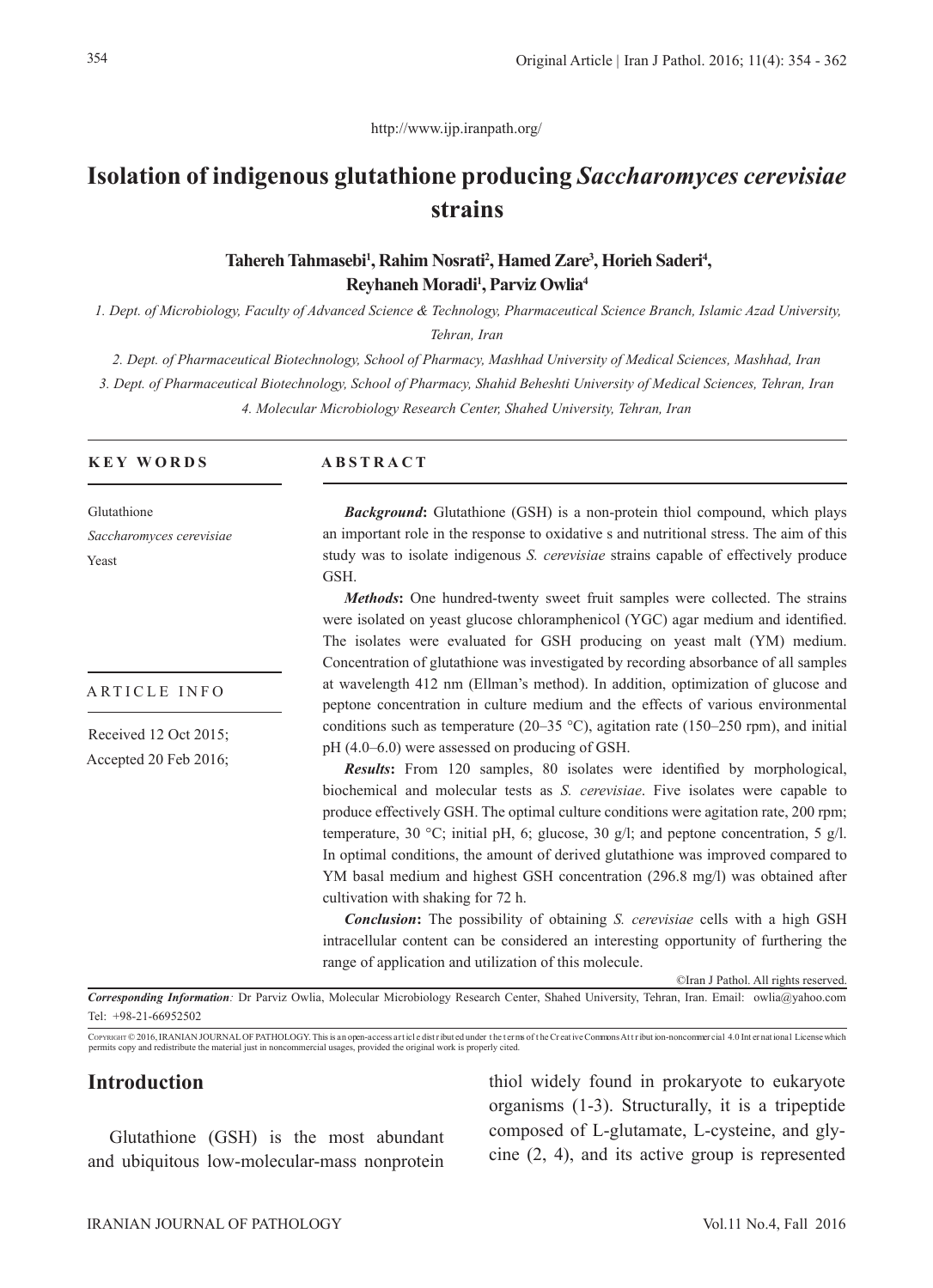by the thiol (-SH) of a cysteine residue (5, 6). The thiol-reduced (GSH) and disulfide-oxidized (GSSG) are two forms of glutathione (5, 7). The GSH content is more than 98% of total glutathione, and existing in most cells (1, 8). It is synthesized intracellularly in two AT*P-*dependent and the consecutive steps (1, 6). First, γ-glutamylcysteine synthase (GSH I), catalyzes the formation of γ-glutamylcysteine and in the latter step, glutathione create by the actions of glutathione synthase (GSH II) from combination of γ-glutamylcysteine and glycine  $(1, 3, 5, 6)$ .

GSH has many biological functions in various tissues. Its biological significance is mainly related to the redox and nucleophilic properties (6, 8). GSH plays an essential role in bioreductive reactions, transport processes, enzyme activity and sulfur and nitrogen metabolism (4, 9), protection against harmful oxidative stress and xenobiotic and endogenous toxic metabolite detoxification (5, 10) as well as modulates cell proliferation, apoptosis, immune function, and fibrogenesis (1, 6, 11). Thus, it is a potent, adaptable and a vital self- defense molecule. These properties make this molecule as a useful compound in therapeutic purpose (3). It is widely used for the treatment of several diseases, such as HIV infections, pancreatic inflammations, liver cirrhosis, and aging (9, 11, 12). In addition, GSH has the potential to be used as a scavenger of toxic compounds (9), food additive and cosmetic industries and sports nutrition (3, 10, 12).

Enzymatic and direct fermentative methods are currently used to produce glutathione in large scale (4, 8). In enzymatic synthesis system, glutathione can be produced using the essential elements, glutathione-generating enzymes (GSH I, GSH II) and its three precursor amino acids in the presence of ATP,  $Mg^{2+}$  cofactors and a suitable pH (usually pH  $7.5$ ) (4, 8, 9). However, this way is not suited for the successful performance, because the usage of precursor amino acids and require of enzymes to ATP increases the production cost (3). The latter method is an efficient approach to commercially produce glutathione since some yeast strains (3); in particular strains of *Saccharomyces cerevisiae* and *Candida utilis*  have the ability to accumulate high GSH concentrations in the cells (4, 10). The advantage of the fermentative production of GSH is that can be achieved a high GSH contents by the optimization of fermentation process, using low-cost materials as substrates (8).

The optimum medium and conditions are the basis for high production yield and economy in biological processes (4, 9). Therefore, the optimization of great variation in culture conditions in relation to temperature, pH, agitation and the carbon and nitrogen sources were important in the research of the fermentation process (3). Certain factors have the important effects on the cell growth and lead to an increase in the accumulation of GSH in yeast cells (8).

The aim of this study was to isolate indigenous *S. cerevisiae* strains capable of effectively produce glutathione. The effects of supplementing culture and environmental conditions such as temperature, agitation rate, and initial pH were investigated on GSH production process in detail to maximize GSH intracellular levels in culture of *S. cerevisiae*.

# **Materials and Methods**

# **Yeast Isolation and Identification**

One hundred-twenty sweet fruit samples were collected. One gram of each of the fruit samples was added into 250 ml Erlenmeyer flask containing 90 ml of normal saline followed by preparing serial dilutions. Yeast strains were isolated by surface-streaking onto yeast-extract glucose chloramphenicol (YGC) agar medium and incubated at 30 °C for 2-5 d under aerobic conditions (13). Yeasts were characterized by macroscopic and microscopic morphology and biochemical characteristics, including growth in malt extract, growth at 37 °C, and the ability to hydrolyze urea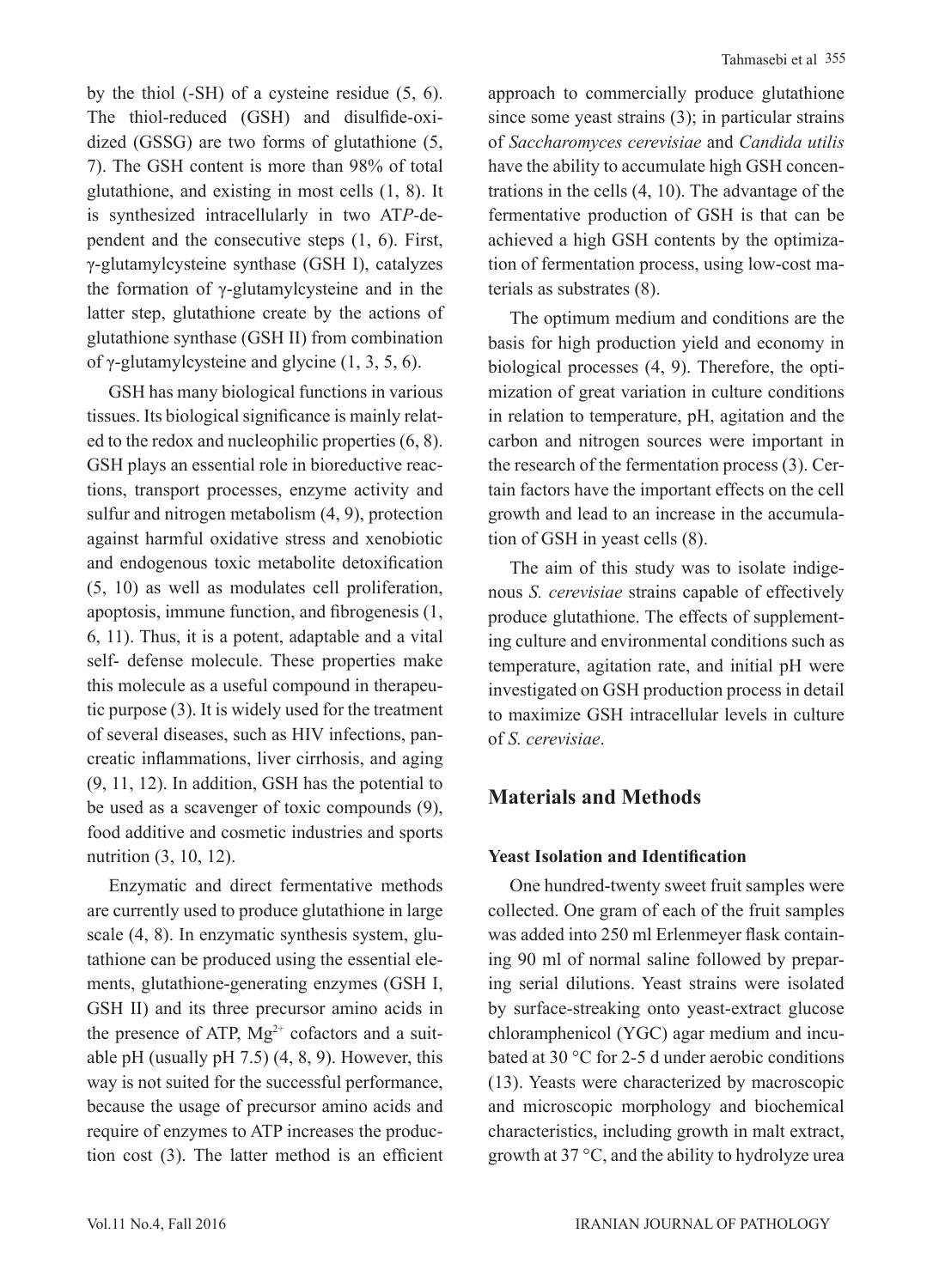as well as ferment sugars (glucose, galactose, sucrose, maltose, and lactose) (14, 15). Yeasts were identified according to the criteria of Kurtzman et al. (15). Molecular identification was performed with PCR using selective primers SC1 (5'-AACGGTGAGAGATTTCTGTGC-3') and SC2 (5'-AGCTGGCAGTATTCCCACAG-3') (16). PCR product was about 1170 bp. Two selected isolates with the highest GSH producing properties were identified by yeast sequencing of ITS/5.8S rDNA and D1/D2 domain of 26S rDNA. The sequences obtained were compared with those included in the GenBank database using the Basic Local Alignment Search Tool (BLAST at http:// www.ncbi.nlm.nih.gov) (17).

### **Glutathione extraction and assay**

GSH production was carried out in 250 ml erlenmeyer flasks containing 100 ml of Malt Extract broth medium (MEB) of the following composition (per liter); malt extract 3 g, soybean peptone 3 g, glucose 20 g, yeast extract 3 g and sucrose 3 g, supplemented with  $(NH_4)_2 HPO_4$  3 g,  $MgSO_4$  0.8 g,  $K_2HPO_4$  1 g,  $KH_2PO_4$  1 g. Initial pH was adjusted to 5.8. Each medium were inoculated with  $\sim$ 10<sup>4</sup> CFU/ml of a 24h old submerged culture in the MEB, and were incubated at 30°C on a rotary shaker (150 rpm) for 72h. Culture broth obtained at 72h was centrifuged (7000 g for 10 min); collected cells were washed twice with distilled water, suspended in  $H_2O$ , thermally treated at 100 °C for 3 min and then cooled in ice, immediately (9, 10). The obtained suspension was centrifuged and the glutathione concentration in the supernatant was measured by according Ellman's method (18), by measuring the absorbance of reaction solutions at 412 nm using a spectrophotometer (Jenway 6300, England). A standard curve generated with known amounts of glutathione was used to determine specimen concentrations. Cell growth was determined by measuring the DCW (dry cell weight). DCW was measured after drying the wet cells at 105 °C to constant weight. All of the extraction trials were

IRANIAN JOURNAL OF PATHOLOGY Vol.11 No.4, Fall 2016

repeated at least three times.

### **Optimization of Glutathione production**

Five isolates with the highest intracellular GSH were chosen for further investigations. In a series of preliminary experiments, the effects of different concentrations of the most important components culture medium (glucose and peptone) and various growth conditions on producing of GSH of these isolates were monitored. For determining of optimum concentrations of glucose and peptone components, different concentrations of glucose  $(10, 15, 20, 30, \text{ and } 35 \text{ g/l})$ and peptone  $(3, 4 \text{ and } 5 \text{ g/l})$  were added to YM medium and intracellular GSH were determined using previously described method. The effects of various environmental conditions such as pH, temperature and shaking were assessed on producing of GSH in the medium that optimize glucose and peptone composition. The effect of temperature was examined by incubation at 25, 30 and 35°C. For shaking effect, cultures were incubated on a shaker with the different rotation speeds (150, 200 and 250 rpm). Initial pH values of medium ranging from 4 to 6 were adjusted by the addition of either KOH or HCl accordingly.

Data analysis and graph drawing were done using statistics software Graph Pad Prism (v5.0.4) and The Microsoft Excel program.

# **Results**

 A total of 80 isolates, named S1 to S80, were selected after enrichment, isolation and screening from 120 samples. A total of isolates were identified based on physiological and biochemical tests (15). The isolates were identified by PCR. PCR products were about 1170 bp. There was no significant difference in banding pattern compared to the reference strain (Fig. 1). The isolates were identified as *S. cerevisiae*. Two iso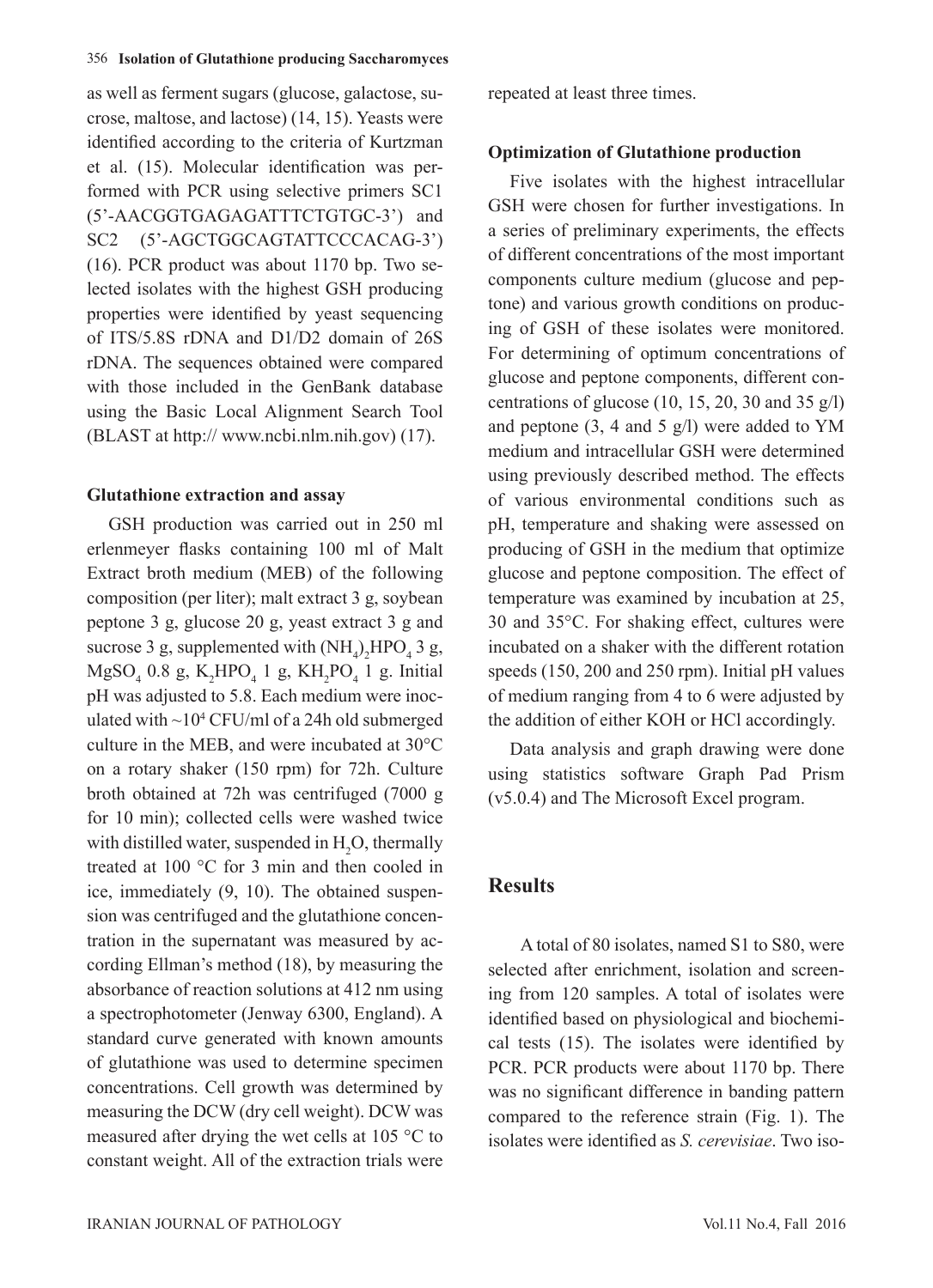lates with the highest glutathione production activity, S3 and S34 were chosen for further characterization. Several biochemical and biological indicators as well as sequencing were inspected to figure out the taxonomy of these isolates. The compiled data (not shown) revealed that S3 and S34 isolates must be strains of *S. cerevisiae*. D1/ D2 sequences of two isolate (GenBank accession Nos. CBS 8274 and CBS 6414) were all in agreement with the biochemical tests.



**Fig. 1**

The PCR product of reference *S. cerevisiae* strain and *S. cerevisiae* isolates, line  $1 =$  negative control, line  $2 = 100$ bp marker, line 3 = Reference strain *S. cerevisiae*. PTCC 5269, Lane 4 to  $8$  = Respectively; S2, S3, S4, S34, S52 **isolates** 

Intracellular GSH was measured in all isolates. Rates obtained in samples after 72 h of incubation using only YM broth were in the range of 49 to 234.2 mg/l while cell numbers were adjusted to 107 CFU/ml. Biomass concentration in 72 h of incubation ranged from 3.9 to 9 g/l. The five isolates showed the highest intracellular GSH compared to the other isolates. The intracellular GSH result of pure cultures of these strains is shown in Table 1. S3 isolate showed the highest production 234.2 mg/l followed by strain S34 (209.6 mg/l) during 3 days whereas strain S43 had the lowest glutathione production (49.3 mg/l) during the same period.

Five isolates with the highest intracellular GSH were chosen for further investigations. In a series of preliminary experiments, the analysis of adding different glucose and peptone concentrations in medium demonstrated that intracellular accumulation of GSH was improved by the addition of concentrations of glucose and peptone. The maximum level of GSH production was obtained while 30 g/l glucose was added to the medium. Peptone had a similar impact on intracellular accumulation of GSH. The highest GSH production was observed when peptone concentration reached 5 g/l. Maximum intracellular GSH was obtained when incubation was extending for more than 72 h. The effect of adding different glucose and peptone concentrations on GSH production is shown in Fig. 2.

As shown in Fig 3A, increased initial pH value in medium was associated with improved GSH production values. In other words, the intracellular GSH values for all isolates at initial pH 6 were higher than the pH 4 and 5 while a different pattern was observed for S4 strain. The most amount of intracellular GSH content for S4 was detected at initial pH 5. In a comparative experiment set up, maximum intracellular GSH was obtained for S34 at pH 6 (272.3 mg/l) whereas S3 isolate did show the highest intra-

**Table 1**

Intracellular GSH value in the selected isolates with maximum intracellular GSH (S2, S3, S4, S34 and S52) in the YM medium. The isolates were cultivated at 30 °C, pH 5.8 and 150 rpm for 72 h. Values are means of triplicates followed by the standard deviation.

| Isolates        | Biomass $(g/l)$ | Intracellular GSH (mg/L) |  |  |
|-----------------|-----------------|--------------------------|--|--|
| S <sub>2</sub>  | $7 \pm 0.2$     | $179.5 \pm 6.9$          |  |  |
| S <sub>3</sub>  | $8.6 \pm 0.4$   | $234.2 \pm 10.2$         |  |  |
| S4              | $7.8 \pm 0.4$   | $182.3 \pm 3.7$          |  |  |
| S <sub>34</sub> | $7.3 \pm 0.8$   | $209.6 \pm 9.3$          |  |  |
| S <sub>52</sub> | $7.7 \pm 0.5$   | $203.2 \pm 4.1$          |  |  |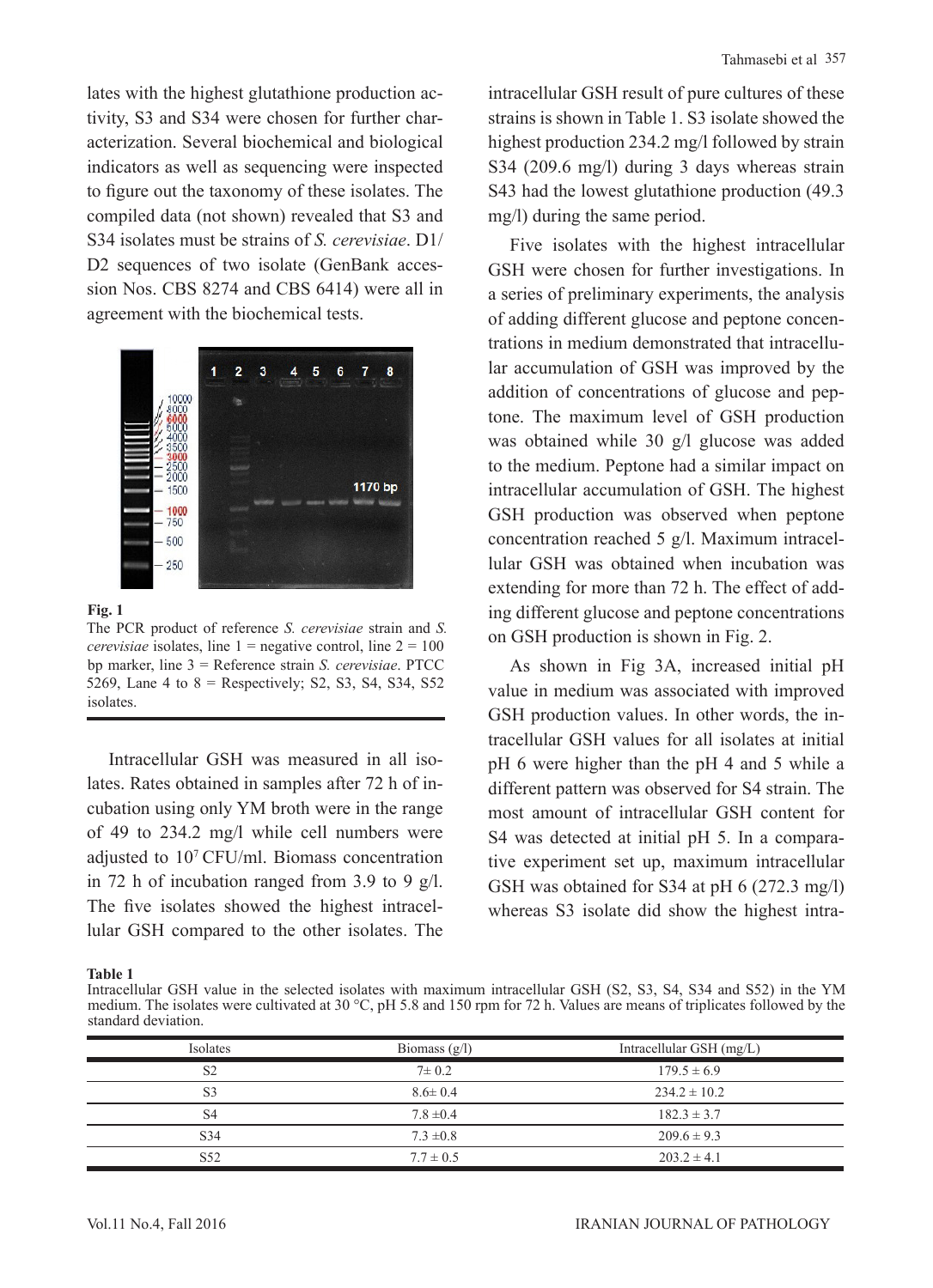

#### **Fig. 2**

Effect of the addition of different concentration of glucose (panels A) and peptone (panels B) on glutathione production in selected isolates (n=3)



#### **Fig. 3**

The effect of different initial pH (panel A) incubation temperature (panel B) and agitation rate (panel C) on the intracellular GSH content in the selected isolates (S2, S3, S4, S34 and S52). Yeast strains were grown in modified YM medium. All data points are the means of three replicates. Standard errors are shown by vertical bars.

#### **Table 2**

Concentration of GSH reached by other authors in different conditions of culture.

| <b>Strain</b>           | Glucose $(\% )$  | Peptone $(g/I)$ | $T (^{\circ}C)$ | <b>Agitation</b> (rpm) | pН                       | $GSH$ (mg/l) | Reference |
|-------------------------|------------------|-----------------|-----------------|------------------------|--------------------------|--------------|-----------|
| S. cerevisiae FF-8      | 3                |                 | 30              | 100                    | 6                        | 204          | (20)      |
| S. cerevisiae T65       | 3.2              |                 | 30              | 180                    | $\qquad \qquad$          | 153.2        | (21)      |
| S. cerevisiae WSH-J701  | 3                | 9               | 10              | 200                    | 5                        | 64.7         | (22)      |
| S. cerevisiae CBS 1171  | 2% beet molasses | soybean peptone | 24              | 200                    | 5.8                      | 81.1         | (9)       |
| S. cerevisiae ATCC 7754 | 6.27             |                 | 30              | 150                    | $\overline{\phantom{a}}$ | 124.9        | (23)      |
| S. cerevisiae T65       | 3.2              |                 | 30              | 180                    | 5.5                      | 329.3        | (19)      |
| S. cerevisiae T65       | 7                |                 | 30              | 180                    | $\overline{\phantom{a}}$ | 74.6         | (4)       |
| S. cerevisiae CBS 1171  | 2% beet molasses | soybean peptone | 28              | 200                    | 5.8                      | 290          | (10)      |
| S. cerevisiae S-8H      | 2.5              |                 | 30              |                        | 6                        | 160          | (28)      |
| S. cerevisiae           | 5.4              |                 | 20              | 300                    | 5                        | 154.5        | (3)       |

cellular GSH value in pH 5 (242.3 mg/l). The highest intracellular GSH value in samples was obtained 208 mg/l from medium with initial pH 4. The lowest rate was for S4 in pH 4 (93.8 mg/l).

As shown in Figure 3B, generally, for all se-

lected isolates, the highest GSH content was obtained at temperatures of 30 °C. GSH production of these strains was reduced at 25 °C and 35 °C. In comparison; the lowest levels of glutathione content were observed at 35 °C and the highest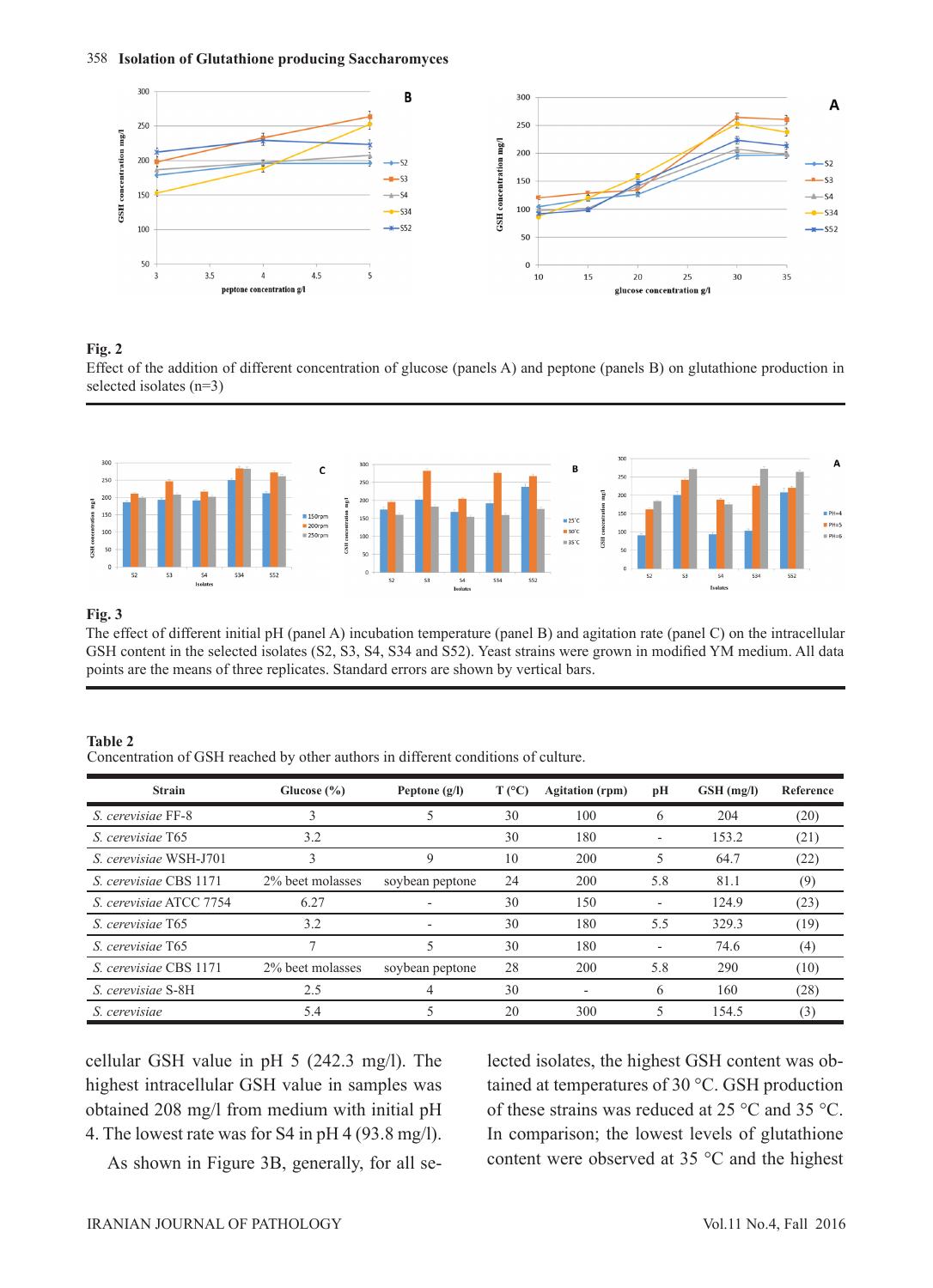

**Fig. 6**

Intracellular GSH value in the selected isolates with maximum intracellular GSH (S2, S3, S4, S34 and S52) in the optimal medium. The isolates were cultivated at 30 °C, pH 6.

production of glutathione were at 30 °C for these isolates. Therefore, the most GSH production was obtained for S3 after 72 h at 30  $^{\circ}$ C (282.3 mg/l). Although, under same conditions, the maximum levels of glutathione content were 237.7 mg/l and 183.1 mg/l at 25 and 35 °C, respectively. The results of different rotation speeds effect on GSH production showed that the highest amount of glutathione was evidenced at agitation rate of 200 rpm whereas the lowest levels of glutathione were detected in the rotation speed of 150 rpm. This was gradually decreased when incubation was extended beyond 250 rpm. Therefore, GSH production of selected isolates was reduced at both higher and lower rotation speeds 200 rpm. S34 isolate was capable of the highest intracellular GSH at agitation rates 150, 200 and 250 rpm. The effect of rotation speeds on GSH production is shown in Fig. 3C.

The optimal culture conditions were agitation rate, 200 rpm; temperature, 30 °C; initial pH, 6; glucose, 30 g/l; and peptone concentration, 5g/l. In optimal conditions, the amount of derived GSH was improved compared to YM basal medium and highest glutathione concentration (296.8 mg/l) was obtained after cultivation with shaking for 72 h (Fig. 4).

### **Discussion**

Although GSH is wildly distributed in the nature, the extraction of this tripeptide from *S. cerevisiae* and *C. utilis* yeasts seems to be the only commercial existing biotechnological production method to date (8). "The higher intracellular GSH content, the more products could be obtained supposing the biomass concentration keeps constant" (4). Therefore, most industrial microbiologists put emphases on the optimization of fermentation process to increase the intracellular GSH content of yeast; however, GSH contents of the wild-type strains are usually variable  $(0.1-1\%$  dw)  $(8)$ . This has lead researchers to seek out isolation of GSH production yeasts from nations and to explore methods for screening these strains and subsequent evaluations for specific criteria. Nevertheless, the performance of GSH production yeasts is severely influenced by culture conditions and environmental conditions of the targeted regions (3, 19).

Many studies have tried to improve the GSH production by supplementing certain materials, such as glucose, minerals etc. Cha et al. (20) assessed the influence of carbon and nitrogen sources on glutathione production by *S. cerevisiae* FF-8, and the glutathione concentration achieved using this medium increased to 204 mg/l compared to YM basal medium. The effects of amino acids on GSH production were investigated by Wen et al. (21), and the cell biomass and GSH yield were 9.4 g/L and 153.2 mg/L, respectively. Wei et al. (22) studied the effect of surfactants on extracellular accumulation of GSH and obtained a concentration of 64.7 mg/l. The possibility to obtain *S. cerevisiae* cells with a high intracellular GSH content (81.1 mg/l) (9).

Liu et al. (23) studied the medium optimization and found that glucose, peptone, and magnesium sulfate were suitable components for cell growth and GSH production (124.9 mg/l) by *S. cerevisiae* ATCC 7754. Zhang et al. (4) op-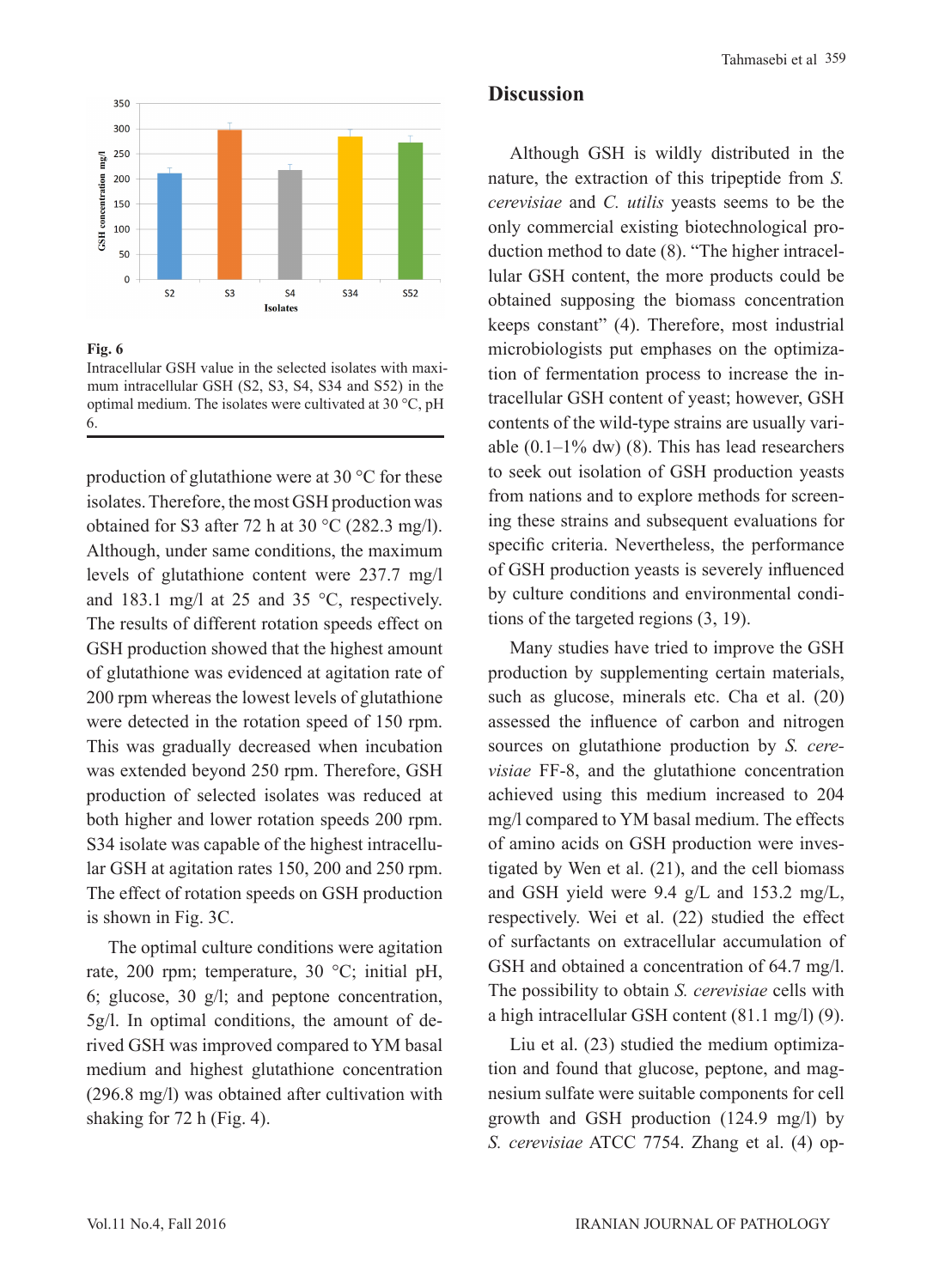timized the medium composition for GSH production in shake-flask and in the optimal point achieved 74.6 mg/l.

In this study we investigated the potential of GSH production by *S. cerevisiae* and interested to study the culture conditions to improve the GSH production in these strains. Similar to previous studies (24, 25), the results demonstrated that intracellular GSH content was improved by the addition of concentrations of glucose and peptone.

An increase in GSH accumulation was observed with increase in glucose supply up to 30 g/l; however, high glucose concentration seemed to have an inhibitory effect. The reason might be GSH biosynthesis is a high-energy consumption process and precursor ATP is required in the synthesis of peptide bonds of GSH (24, 25). The ATP required is derived from the metabolism of glucose via the glycolysis and tricarboxylic acid pathways and the respiration chain (25).The increasing concentration of glucose to 30 g/l supply sufficient ATP for GSH biosynthesis. With an increase of glucose concentration, the respiration–fermentation burden was also aggravated and this would enhance the production of reactive oxygen radicals (18). Moreover, additional capacity of uptake glucose by yeast cells is used for other metabolic pathway (26, 27). At high oxidative state, two molecules of reduced GSH formed one molecule of oxidized GSH (24).

This study demonstrated that the GSH concentration was also affected by the level of temperature, rotation speeds and pH. At the high level of agitation rate, the strains produce a greater GSH concentration than at low levels due to an improvement in oxygen supply, which would be beneficial for ATP production (24, 25). As discussed above, biosynthesis of GSH are high-energy consumption processes. Thus, under aerobic conditions, GSH accumulation will occur favorably because the abundant supply of precursors ATP formed in glucose metabolism, which is supplemented in the medium. However,

if the aeration rate highly improves, this might cause ATP shortage and the synthesis of GSH will be alleviated  $(26)$ .

In addition, in high rotation speed, without supplementing three amino acid precursors in the medium, the intracellular concentrations of the three amino acids will be maintained at physiological levels and GSH synthesis will be subjected to product inhibition (19, 24). The intracellular GSH concentration was associated with cell biomass (10). Generally, under favorable environmental conditions, the growth range of strains increase and consequently could function as efficient metabolic activities. While, under unfavorable conditions, the maximum energy of cell use for adaptation of various conditions and a noticeable reduction of biosynthesis was observed; although, these isolates would functionally be active.

This study demonstrated that in optimal conditions, the amount of derived glutathione was improved compared to YM basal medium and highest content of GSH in cells (296.8 mg/l) which was higher than the concentration obtained by many studies (3, 4, 9, 10). The concentrations of GSH observed by other authors in different conditions of culture are presented in Table 2.

# **Conclusion**

The optimal culture conditions were agitation rate, 200 rpm; temperature, 30 °C; initial pH, 6; glucose, 30 g/l; and peptone concentration, 5 g/l. In optimal conditions, the amount of derived glutathione was improved compared to YM basal medium and highest glutathione concentration (296.8 mg/l). The possibility of obtaining *S. cerevisiae* cells with a high GSH intracellular content can be considered an interesting opportunity of furthering the range of application and utilization of this molecule.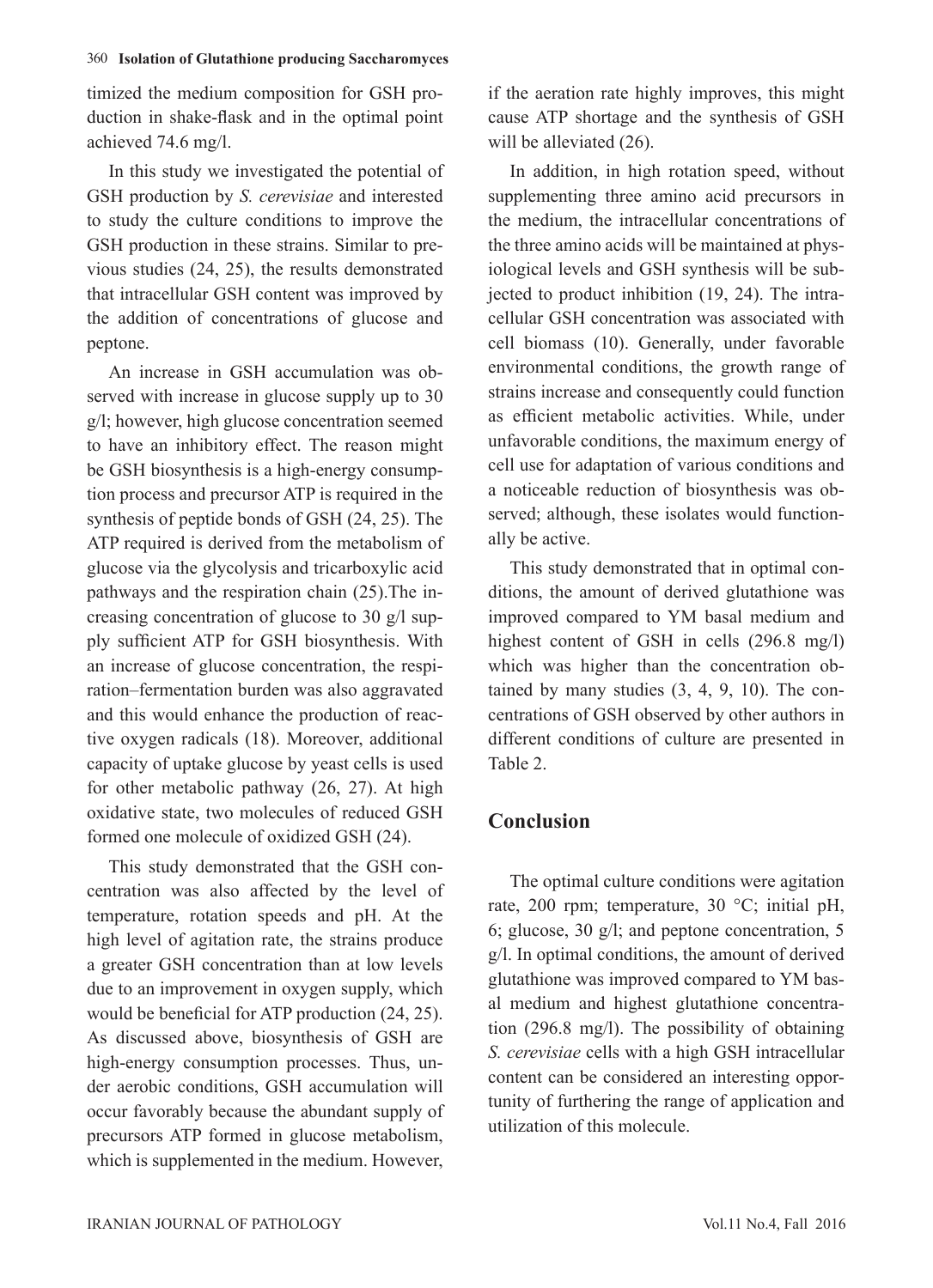## **Acknowledgments**

 The authors wish to thank Molecular Microbiology Research Center (MMRC), Shahed University (Tehran, Iran) for using of their laboratory facilities during this study.

# **Conflict of Interest**

The authors declare that there is no conflict of interests.

## **References**

1. Lu SC. Glutathione synthesis. BBA-Gen Subjects 2013;1830(5):3143-53.

2. Forman HJ, Zhang H, Rinna A. Glutathione: Overview of its protective roles, measurement, and biosynthesis. Mol Aspects Med 2009;30(1–2):1-12.

3. Santos LO, Gonzales TA, Úbeda BT, Alegre RM. Influence of culture conditions on glutathione production by Saccharomyces cerevisiae. Appl Microbiol Biotechnol 2007;77(4):763-9.

4. Zhang T, Wen S, Tan T. Optimization of the medium for glutathione production in Saccharomyces cerevisiae. Process Biochem 2007;42(3):454-8.

5. Lu SC. Regulation of glutathione synthesis. Mol Aspects Med 2009;30(1):42-59.

6. Monostori P, Wittmann G, Karg E, Túri S. Determination of glutathione and glutathione disulfide in biological samples: an in-depth review. J Chromatogr B 2009;877(28):3331-46.

7. Suzuki T, Yokoyama A, Tsuji T, Ikeshima E, Nakashima K, Ikushima S, et al. Identification and characterization of genes involved in glutathione production in yeast. J Biosci Bioeng 2011;112(2):107-13.

8. Li Y, Wei G, Chen J. Glutathione: a review on biotechnological production. Appl Microbiol Biotechnol 2004;66(3):233-42.

9. Rollini M, Manzoni M. Influence of different fermentation parameters on glutathione volumetric productivity by Saccharomyces cerevisiae. Process Biochem 2006;41(7):1501-5.

10. Rollini M, Musatti A, Manzoni M. Production of glutathione in extracellular form by Saccharomyces cerevisiae. Process Biochem 2010;45(4):441-5.

11. Perricone C, De Carolis C, Perricone R. Glutathione: A key player in autoimmunity. Autoimmun Rev 2009;8(8):697-701.

12. Xiong Z-Q, Guo M-J, Guo Y-X, Chu J, Zhuang Y-P, Zhang S-L. Efficient extraction of intracellular reduced glutathione from fermentation broth of Saccharomyces cerevisiae by ethanol. Bioresour Technol 2009;100(2):1011-4.

13. Diosma G, Romanin DE, Rey-Burusco MF, Londero A, Garrote GL. Yeasts from kefir grains: isolation, identification, and probiotic characterization. World J Microbiol Biotechnol 2014;30(1):43-53.

14. Hampsey M. A review of phenotypes in Saccharomyces cerevisiae. Yeast 1997;13(12):1099-133.

15. Kurtzman C, Fell JW, Boekhout T. The yeasts: a taxonomic study: Elsevier; 2011.

16. Josepa S, Guillamon JM, Cano J. PCR differentiation of Saccharomyces cerevisiae from Saccharomyces bayanus/Saccharomyces pastorianus using specific primers. FEMS Microbiol Lett 2000;193(2):255- 9.

17. Altschul SF MT, Scha¨ffer AA, Zhang J, Zhang Z, Miller W, Lipman DJ Gapped BLAST and PSI-BLAST: a new generation of protein database search programs. Nucleic Acids Res 1997;25:13.

18. Pastore A, Federici G, Bertini E, Piemonte F. Analysis of glutathione: implication in redox and detoxification. Clin Chim Acta 2003;333(1):19-39.

19. Wen S, Zhang T, Tan T. Optimization of the amino acid composition in glutathione fermentation. Process Biochem 2005;40(11):3474-9.

20. Cha J-Y, Park J-C, Jeon B-S, Lee Y-C, Cho Y-S. Optimal fermentation conditions for enhanced glutathione production by Saccharomyces cerevisiae FF-8. J Microbiol 2004;42(1):51-5.

21. Wen S, Zhang T, Tan T. Utilization of amino acids to enhance glutathione production in Saccharomyces cerevisiae. Enzyme Microb Technol 2004;35(6):501-7.

22. Wei G, Li Y, Du G, Chen J. Effect of surfactants on extracellular accumulation of glutathione by Saccharomyces cerevisiae. Process Biochem 2003;38(8):1133-8.